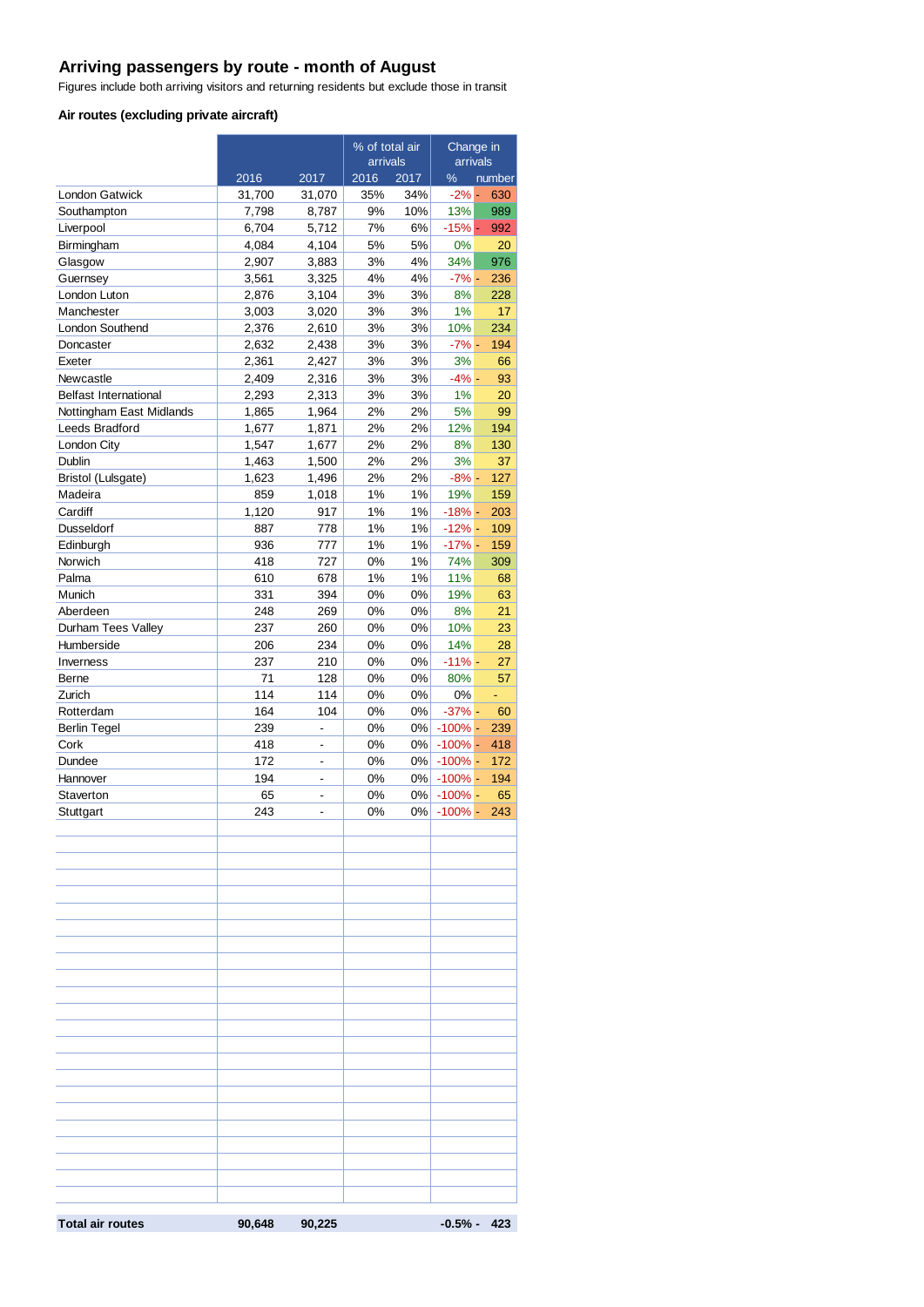# **Arriving passengers by route - month of August**

Figures include both arriving visitors and returning residents but exclude those in transit

# **Sea routes**

|                         |        |        | % of total sea<br>arrivals |       | Change in<br>arrivals |            |
|-------------------------|--------|--------|----------------------------|-------|-----------------------|------------|
|                         | 2016   | 2017   | 2016                       | 2017  | $\%$                  | number     |
| St Malo                 | 31,061 | 32,285 | 51%                        | 50%   | 4%                    | 1,224      |
| Poole                   | 8,635  | 9,377  | 14%                        | 15%   | 9%                    | 742        |
| Guernsey                | 5,124  | 5,744  | 8%                         | 9%    | 12%                   | 620        |
| Visiting yachtsmen      | 5,127  | 4,957  | 8%                         | 8%    | $-3% -$               | 170        |
| Granville               | 4,204  | 3,818  | 7%                         | 6%    | $-9% -$               | 386        |
| Carteret                | 2,207  | 2,526  | 4%                         | 4%    | 14%                   | 319        |
| Sark                    | 2,320  | 2,152  | 4%                         | 3%    | $-7\%$ -              | 168        |
| Portsmouth              | 2,285  | 1,727  | 4%                         | 3%    | $-24%$ -              | 558        |
| <b>Cruise Ship</b>      |        | 1,351  | $0\%$                      | 2%    |                       | 1,351      |
| <b>Dielette</b>         | 138    | 236    | 0%                         | $0\%$ | 71%                   | 98         |
|                         |        |        |                            |       |                       |            |
| <b>Total sea routes</b> | 61,101 | 64,173 |                            |       |                       | 5.0% 3,072 |

# **Air and Sea combined**

|                              |         |         | share of<br>arrivals by air |      | Change in<br>arrivals |               |
|------------------------------|---------|---------|-----------------------------|------|-----------------------|---------------|
|                              | 2016    | 2017    | 2016                        | 2017 | $\%$                  | number        |
| Total arrivals (air and sea) | 151.749 | 154.398 | 60%                         | 58%  |                       | $1.7\%$ 2,649 |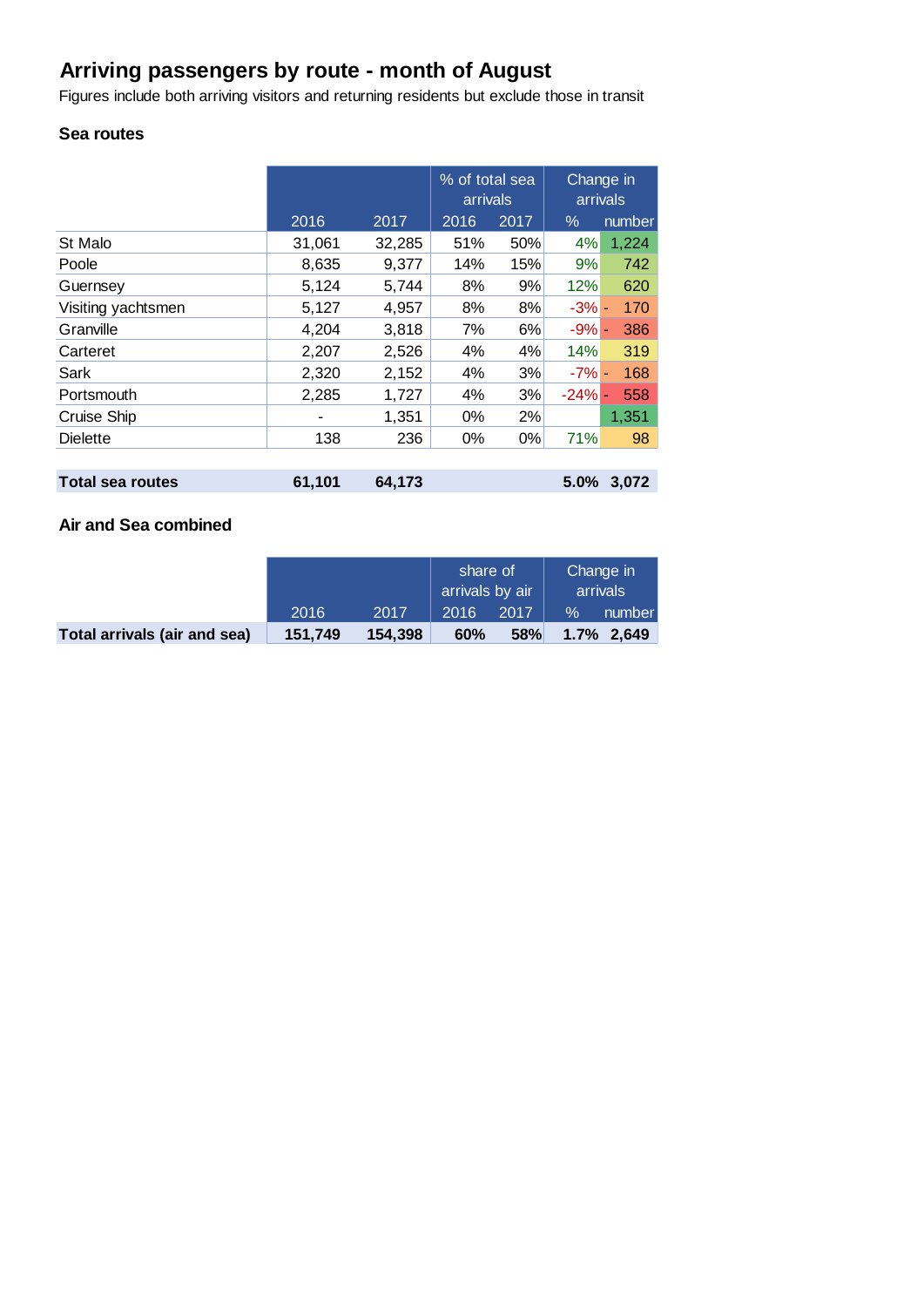#### **Arriving passengers by route - Year-to-date 2017**

Figures include both arriving visitors and returning residents but exclude those in transit

#### **Air routes (excluding private aircraft)**

|                              | % of total air |                          |          | Change in |            |        |
|------------------------------|----------------|--------------------------|----------|-----------|------------|--------|
|                              |                |                          | arrivals |           | arrivals   |        |
|                              | 2016           | 2017                     | 2016     | 2017      | %          | number |
| <b>London Gatwick</b>        | 215,929        | 217,840                  | 40%      | 40%       | 1%         | 1,911  |
| Southampton                  | 55,031         | 55,041                   | 10%      | 10%       | 0%         | 10     |
| Liverpool                    | 37,633         | 42,671                   | 7%       | 8%        | 13%        | 5,038  |
| Guernsey                     | 34,927         | 29,701                   | 6%       | 5%        | $-15%$ -   | 5,226  |
| Birmingham                   | 25,493         | 24,120                   | 5%       | 4%        | $-5% -$    | 1,373  |
| Glasgow                      | 14,850         | 19,443                   | 3%       | 4%        | 31%        | 4,593  |
| London Luton                 | 13,620         | 17,954                   | 2%       | 3%        | 32%        | 4,334  |
| Exeter                       | 15,051         | 15,538                   | 3%       | 3%        | 3%         | 487    |
| Manchester                   | 17,808         | 14,620                   | 3%       | 3%        | $-18%$ -   | 3,188  |
| London City                  | 13,198         | 11,971                   | 2%       | 2%        | $-9\%$ -   | 1,227  |
| Nottingham East Midlands     | 8,524          | 11,851                   | 2%       | 2%        | 39%        | 3,327  |
| Doncaster                    | 10,272         | 11,038                   | 2%       | 2%        | 7%         | 766    |
| London Southend              | 8,709          | 9,722                    | 2%       | 2%        | 12%        | 1,013  |
| Bristol (Lulsgate)           | 10,595         | 9,400                    | 2%       | 2%        | $-11% -$   | 1,195  |
| Newcastle                    | 9,118          | 9,396                    | 2%       | 2%        | 3%         | 278    |
| <b>Belfast International</b> | 7,390          | 7,826                    | 1%       | 1%        | 6%         | 436    |
| Dublin                       | 6,112          | 5,771                    | 1%       | 1%        | $-6% -$    | 341    |
| Leeds Bradford               | 4,911          | 5,425                    | 1%       | 1%        | 10%        | 514    |
| Cardiff                      | 5,641          | 5,345                    | 1%       | 1%        | $-5% -$    | 296    |
| Madeira                      | 4,073          | 3,996                    | 1%       | 1%        | $-2% -$    | 77     |
| Dusseldorf                   | 3,775          | 3,719                    | 1%       | 1%        | $-1\%$ -   | 56     |
| Norwich                      | 1,629          | 2,661                    | 0%       | 0%        | 63%        | 1,032  |
| Edinburgh                    | 2,779          | 1,955                    | 1%       | 0%        | $-30%$ -   | 824    |
| Palma                        | 1,662          | 1,687                    | 0%       | 0%        | 2%         | 25     |
| Tenerife                     | 1,099          | 1,377                    | 0%       | 0%        | 25%        | 278    |
| Munich                       | 1,389          | 1,205                    | 0%       | 0%        | $-13%$ -   | 184    |
| Aberdeen                     | 1,067          | 1,108                    | 0%       | 0%        | 4%         | 41     |
| Durham Tees Valley           | 940            | 1,017                    | 0%       | $0\%$     | 8%         | 77     |
| Geneva                       | 2,069          | 945                      | 0%       | 0%        | $-54% -$   | 1,124  |
| Humberside                   | 974            | 847                      | 0%       | 0%        | $-13% -$   | 127    |
| Inverness                    | 820            | 702                      | 0%       | 0%        | $-14%$ -   | 118    |
| Berne                        | 430            | 674                      | 0%       | 0%        | 57%        | 244    |
| Vienna                       | 582            | 530                      | 0%       | 0%        | $-9% -$    | 52     |
| Zurich                       | 613            | 487                      | 0%       | 0%        | $-21% -$   | 126    |
| Rotterdam                    | 680            | 378                      | 0%       | 0%        | $-44%$ -   | 302    |
| Visby                        | $\overline{a}$ | 330                      | 0%       | 0%        |            | 330    |
| Friedrichshafen              | 186            | 210                      | 0%       | 0%        | 13%        | 24     |
| Bournemouth                  | 114            | 148                      | 0%       | 0%        | 30%        | 34     |
| Frankfurt Main               | ۰              | 147                      | 0%       | 0%        |            | 147    |
| <b>Bremen</b>                | 132            | 145                      | 0%       | 0%        | 10%        | 13     |
| Dresden                      | 145            | 144                      | 0%       | 0%        | $-1\%$ -   | 1      |
| Porto                        |                | 138                      | 0%       | 0%        |            | 138    |
| Cork                         | 1,262          | 136                      | 0%       | 0%        | $-89\%$ -  | 1,126  |
| Newquay                      | ä,             | 119                      | 0%       | 0%        |            | 119    |
| Faro                         | 102            | 117                      | 0%       | 0%        | 15%        | 15     |
| Alderney                     | ÷,             | 88                       | 0%       | 0%        |            | 88     |
| Kassel                       | $\frac{1}{2}$  | 84                       | 0%       | 0%        |            | 84     |
| Luxembourg                   | 41             | 70                       | 0%       | 0%        | 71%        | 29     |
| Rennes                       | 125            | 11                       | 0%       | 0%        | $-91% -$   | 114    |
| Madrid                       |                | 4                        | 0%       | 0%        |            | 4      |
| <b>Billund</b>               | 127            |                          | 0%       | 0%        | $-100%$ -  | 127    |
| Stuttgart                    | 1,117          | $\overline{\phantom{0}}$ | 0%       | 0%        | $-100%$ -  | 1,117  |
| Baden-Baden / Karlsruhe      | 128            | $\overline{\phantom{0}}$ | 0%       | 0%        | $-100%$ -  | 128    |
| <b>Berlin Tegel</b>          | 888            | -                        | 0%       | 0%        | $-100%$ -  | 888    |
| <b>Brest</b>                 | 146            | $\overline{\phantom{0}}$ | 0%       | 0%        | -100% -    | 146    |
| Dundee                       | 549            | $\overline{a}$           | 0%       | 0%        | $-100%$ -  | 549    |
| Erfurt                       | 137            | $\overline{\phantom{0}}$ | 0%       | 0%        | $-100\%$ - | 137    |
| Hannover                     | 897            | $\overline{\phantom{0}}$ | 0%       | 0%        | $-100%$ -  | 897    |
| Lubeck                       | 142            | -                        | 0%       | 0%        | $-100\%$ - | 142    |
| Odense                       | 59             | $\overline{\phantom{0}}$ | 0%       | 0%        | $-100\%$ - | 59     |
| Staverton                    | 174            |                          | 0%       | 0%        | $-100\%$ - | 174    |
|                              |                |                          |          |           |            |        |
| <b>Total air routes</b>      | 545,864        | 549,852                  |          |           | 0.7%       | 3,988  |